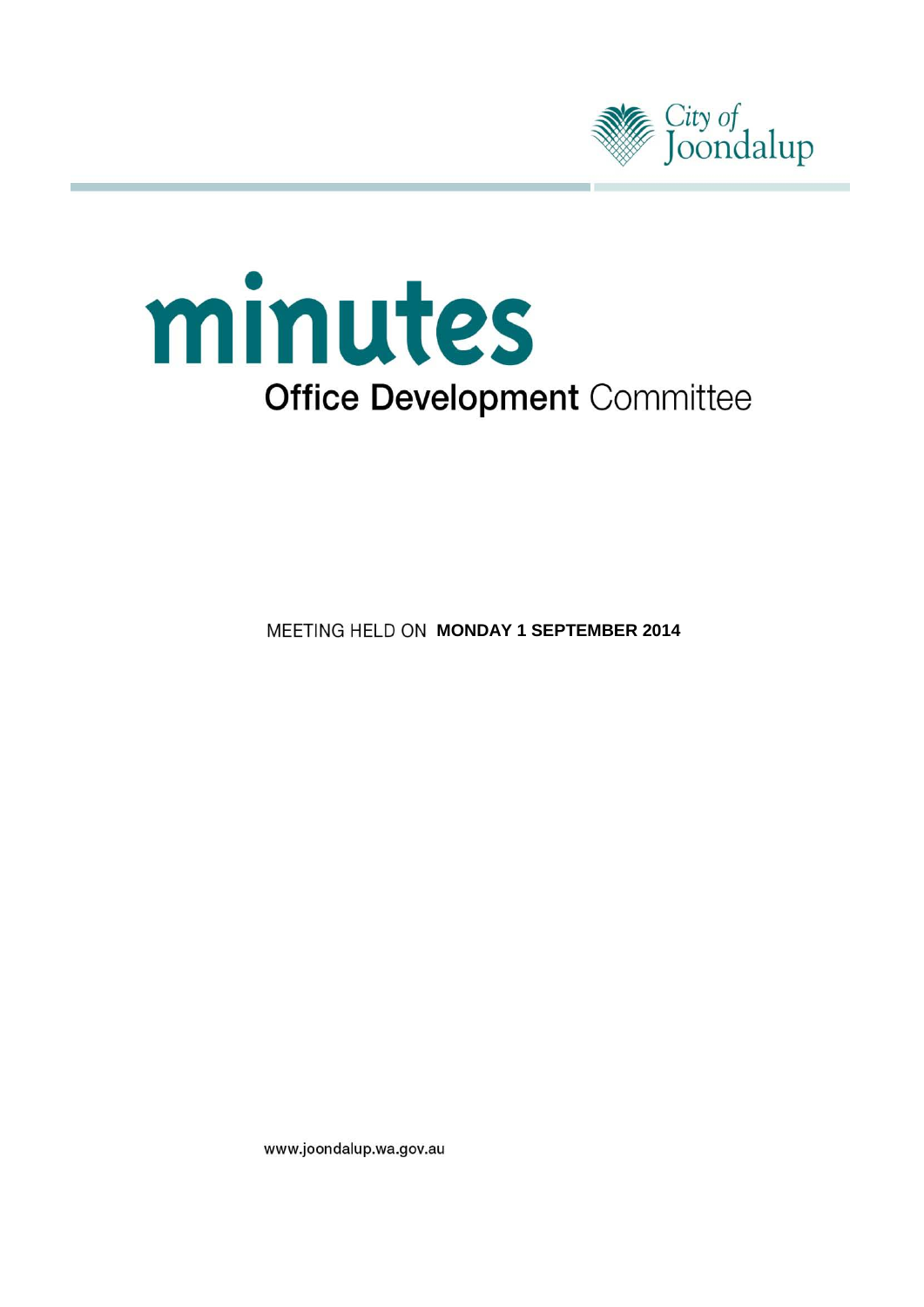# **TABLE OF CONTENTS**

| Item No.       | <b>Title</b>                                                                                             | Page No. |
|----------------|----------------------------------------------------------------------------------------------------------|----------|
|                | <b>Declaration of Opening</b>                                                                            | 3        |
|                | <b>Declarations of Interest</b>                                                                          | 4        |
|                | <b>Public Question Time</b>                                                                              | 4        |
|                | <b>Public Statement Time</b>                                                                             | 4        |
|                | Apologies/Leave of absence                                                                               | 4        |
|                | Announcements by the Presiding Member without discussion                                                 | 4        |
|                | Identification of matters for which the meeting may be closed to<br>the public                           | 4        |
|                | <b>Petitions and deputations</b>                                                                         | 4        |
|                | Motion to close meeting to members of the public - [08122,<br>02154]                                     | 5        |
|                | <b>Reports</b>                                                                                           | 6        |
| 1              | Confidential - State Government Expression of Interest - Office<br>Accommodation in Joondalup - [103036] | 6        |
| $\overline{2}$ | Confidential - Office Development City Centre Sites - [103036]                                           | 8        |
|                | Motion to open meeting to members of the public $-$ [02154,<br>08122]                                    | 9        |
|                | <b>Closure</b>                                                                                           | 9        |
|                |                                                                                                          |          |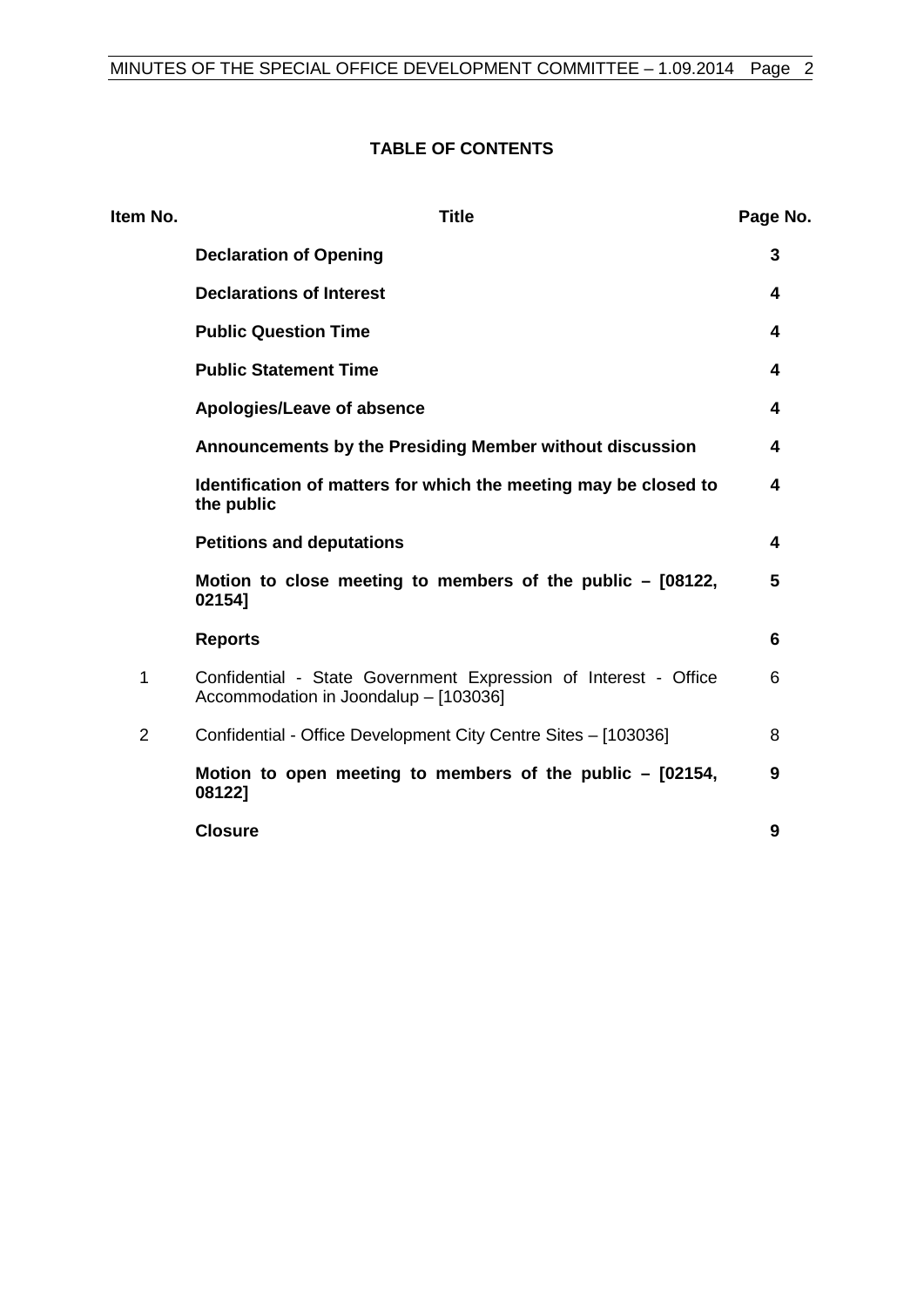# **CITY OF JOONDALUP**

#### **MINUTES OF THE SPECIAL OFFICE DEVELOPMENT COMMITTEE MEETING HELD IN CONFERENCE ROOM 1, JOONDALUP CIVIC CENTRE, BOAS AVENUE, JOONDALUP ON MONDAY 1 SEPTEMBER 2014.**

### **ATTENDANCE**

#### **Committee Members**

| Mayor Troy Pickard | <b>Presiding Member</b>                     |
|--------------------|---------------------------------------------|
| Cr Liam Gobbert    |                                             |
| Cr Kerry Hollywood |                                             |
| Cr Tom McLean, JP  | <b>Deputy Presiding Member</b>              |
| Mr Garry Hunt      | <b>Chief Executive Officer</b>              |
| Ms Dale Page       | Director Planning and Community Development |

#### **Officers**

| Mr Mike Tidy         | <b>Director Corporate Services</b> |
|----------------------|------------------------------------|
| Mr Brad Sillence     | <b>Manager Governance</b>          |
| Mr Blignault Olivier | <b>Manager City Projects</b>       |
| Mrs Genevieve Hunter | <b>Senior Projects Officer</b>     |
| Mrs Lesley Taylor    | Governance Officer                 |

#### **Observer**

Cr John Chester

### **Guest**

Mr Simon Moen Technical Advisor, Partner - Jackson McDonald Lawyers

There were no members of the public and no member of the press in attendance.

### <span id="page-2-0"></span>**DECLARATION OF OPENING**

The Presiding Member declared the meeting open at 2.20pm.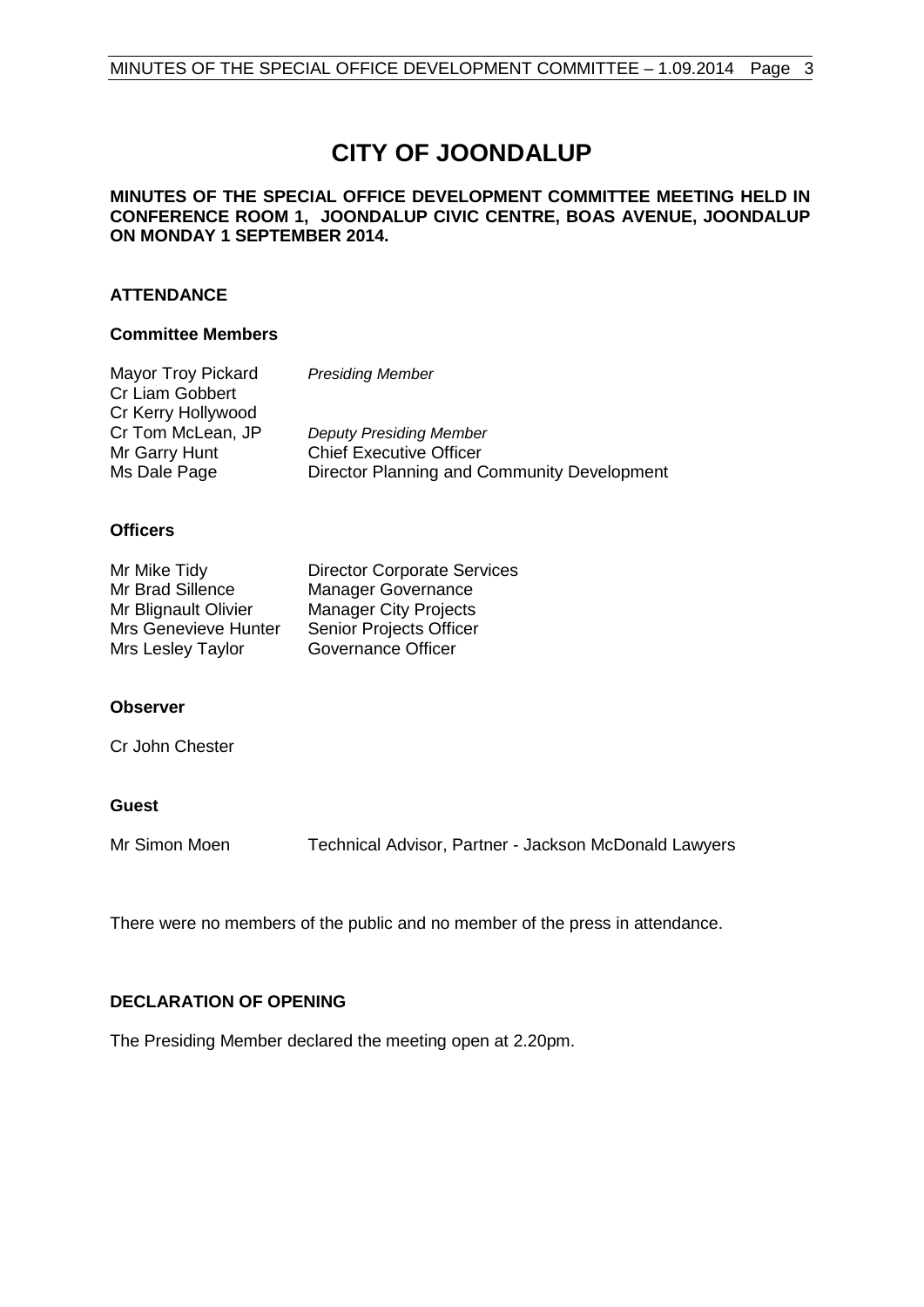# <span id="page-3-0"></span>**DECLARATIONS OF INTEREST**

Nil.

### <span id="page-3-1"></span>**PUBLIC QUESTION TIME**

Nil.

# <span id="page-3-2"></span>**PUBLIC STATEMENT TIME**

Nil.

# <span id="page-3-3"></span>**APOLOGIES/LEAVE OF ABSENCE**

#### **Leave of Absence previously approved**

| Cr Russ Fishwick, JP  | 4 August to 23 September 2014 inclusive;     |
|-----------------------|----------------------------------------------|
| Cr Brian Corr         | 29 August to 4 September 2014 inclusive;     |
| Cr Mike Norman        | 2 September to 3 September 2014 inclusive;   |
| Cr Kerry Hollywood    | 16 September to 19 September 2014 inclusive; |
| Cr Tom McLean, JP     | 17 September to 10 October 2014 inclusive;   |
| Cr Teresa Ritchie, JP | 10 November to 14 November 2014 inclusive.   |

### <span id="page-3-4"></span>**ANNOUNCEMENTS BY THE PRESIDING MEMBER WITHOUT DISCUSSION**

Nil.

# <span id="page-3-5"></span>**IDENTIFICATION OF MATTERS FOR WHICH THE MEETING MAY BE CLOSED TO THE PUBLIC**

- Item 1 Confidential State Government Expression of Interest Office Accommodation in Joondalup.
- Item 2 Confidential Office Development City Centre Sites.

### <span id="page-3-6"></span>**PETITIONS AND DEPUTATIONS**

Nil.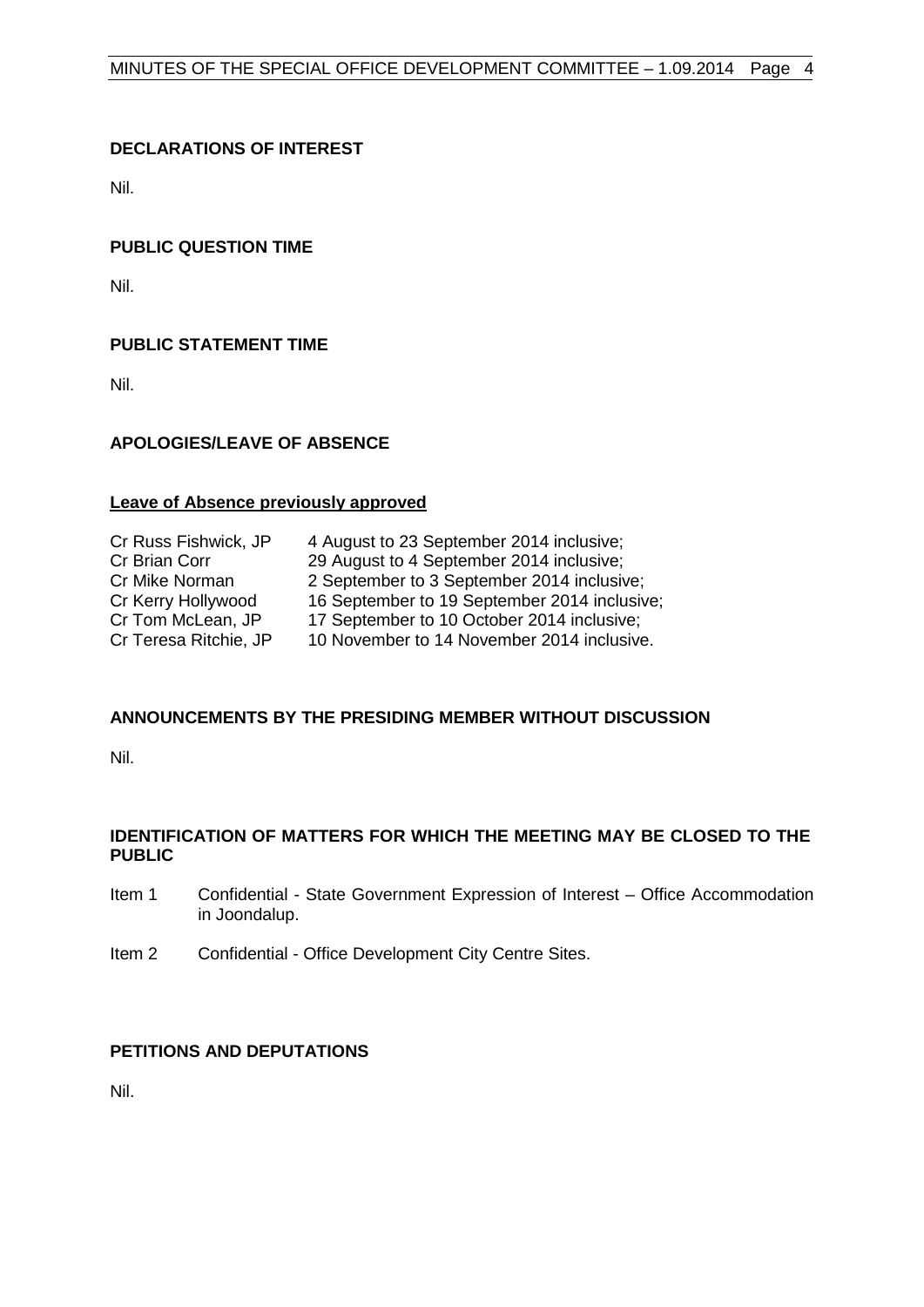# <span id="page-4-0"></span>**MOTION TO CLOSE MEETING TO MEMBERS OF THE PUBLIC – [08122, 02154]**

**MOVED Cr Hollywood, SECONDED Cr McLean that the Office Development Committee:**

- **1 in accordance with section 5.23(2)(c) and (d) of the** *Local Government Act 1995* **and clause 5.2(2) of the** *City of Joondalup Meeting Procedures Local Law 2013***, CLOSES the meeting to members of the public to consider Item 1 – Confidential State Government Expression of Interest – Office Accommodation in Joondalup and Item 2 – Confidential Office Development City Centre Sites as these items relate to a contract entered into or which may be entered into by the City and legal advice obtained or which may be obtained, by the City;**
- **2 PERMITS the following employees and individuals to remain in the meeting room during discussions on Items 1 and 2, while the meeting is sitting behind closed doors as detailed in Part 1 above:**
	- **2.1 Director Corporate Services, Mr Mike Tidy;**
	- **2.2 Manager Governance, Mr Brad Sillence;**
	-
	- **2.3 Manager City Projects, Mr Blignault Olivier; 2.4 Senior Projects Officer, Mrs Genevieve Hunter;**
	- **2.5 Governance Officer, Mrs Lesley Taylor;**
	- **2.6 Jackson McDonald Lawyers, Mr Simon Moen.**

### **The Motion was Put and CARRIED (6/0) CARRIED (6/0)**

**In favour of the Motion:** Mayor Pickard, Crs Gobbert, Hollywood, McLean, Mr Hunt and Ms Page.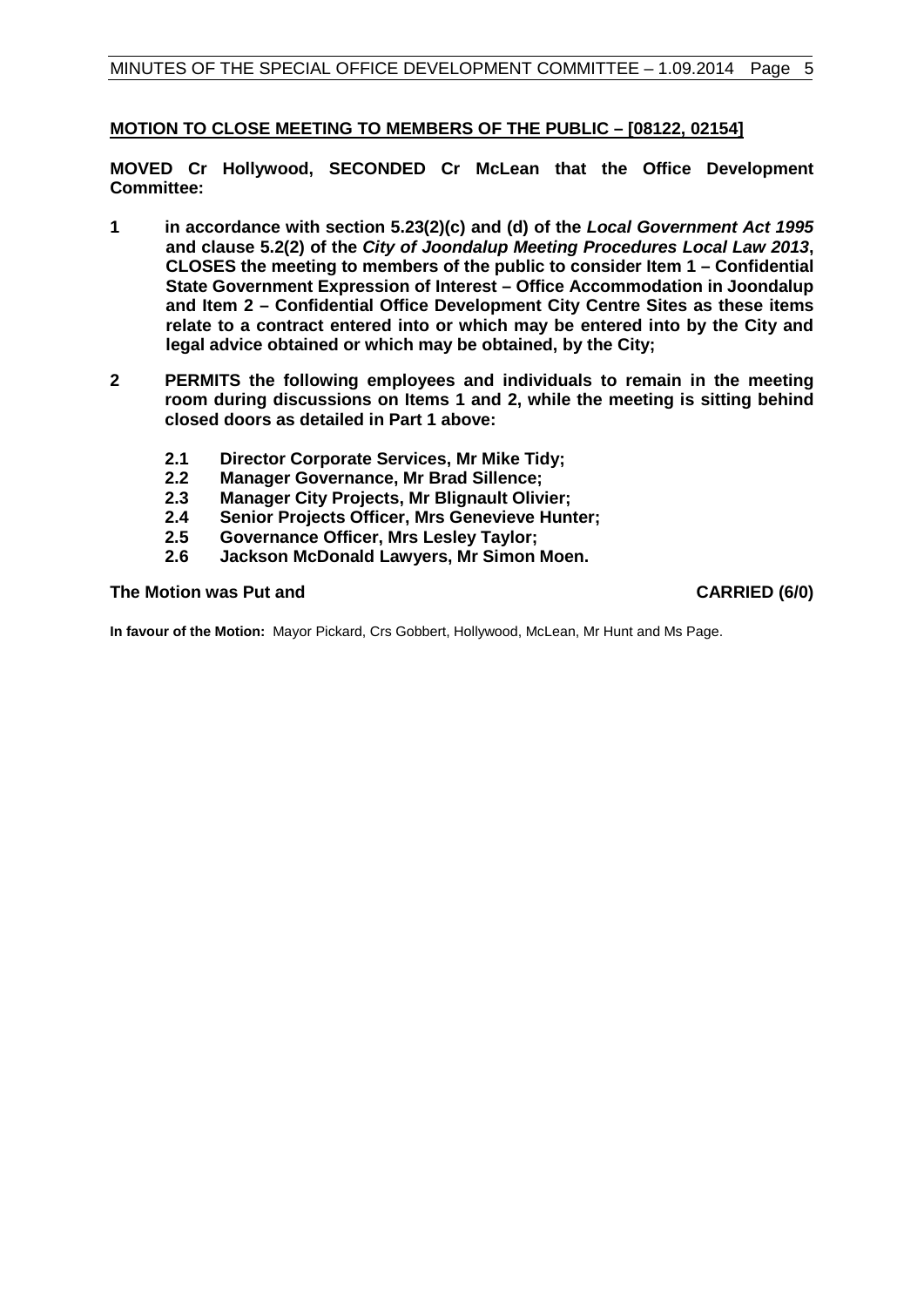### <span id="page-5-0"></span>**REPORTS**

# <span id="page-5-1"></span>**ITEM 1 CONFIDENTIAL - STATE GOVERNMENT EXPRESSION OF INTEREST – OFFICE ACCOMMODATION IN JOONDALUP**

| <b>WARD</b>                           | North                                                                                                  |                                                                                                                                  |
|---------------------------------------|--------------------------------------------------------------------------------------------------------|----------------------------------------------------------------------------------------------------------------------------------|
| <b>RESPONSIBLE</b><br><b>DIRECTOR</b> | Mr Garry Hunt<br>Office of the CEO                                                                     |                                                                                                                                  |
| <b>FILE NUMBER</b>                    | 103036                                                                                                 |                                                                                                                                  |
| <b>ATTACHMENT</b>                     | Attachment 1<br>Attachment 2                                                                           | Government<br>Expression<br>of<br>State<br>Interest document<br>Schedule of potential City owned sites<br>within the City Centre |
|                                       | (Please Note: These attachments are confidential and will<br>appear in the official Minute Book only). |                                                                                                                                  |
| <b>AUTHORITY / DISCRETION</b>         | Council (that is for 'noting').                                                                        | Information – includes items provided to Council for<br>information purposes only that do not require a decision of              |

This report is confidential in accordance with section 5.23(2)(c) and (d) of the *Local Government Act 1995*, which also permits the meeting to be closed to the public for business relating to the following:

- *A contract entered into, or which may be entered into, by the local government and which relates to a matter to be discussed at the meeting.*
- *Legal advice obtained, or which may be obtained, by the local government and which relates to a matter to be discussed at the meeting.*

A full report was provided to Elected Members under separate cover. The report is not for publication.

### **OFFICER'S RECOMMENDATION**

That the Office Development Committee:

- 1 NOTES that a response will be prepared and submitted by the Chief Executive Officer for the State Government Expression of Interest for Joondalup Office Accommodation in accordance with Option 1 as detailed in this Report;
- 2 NOTES that the City's submission as per Part 1 above will include the identification of the other sites within the City Centre as detailed in Attachment 2 to this Report having the potential to meet the requirements of the State Government Expression of Interest for Joondalup Office Accommodation;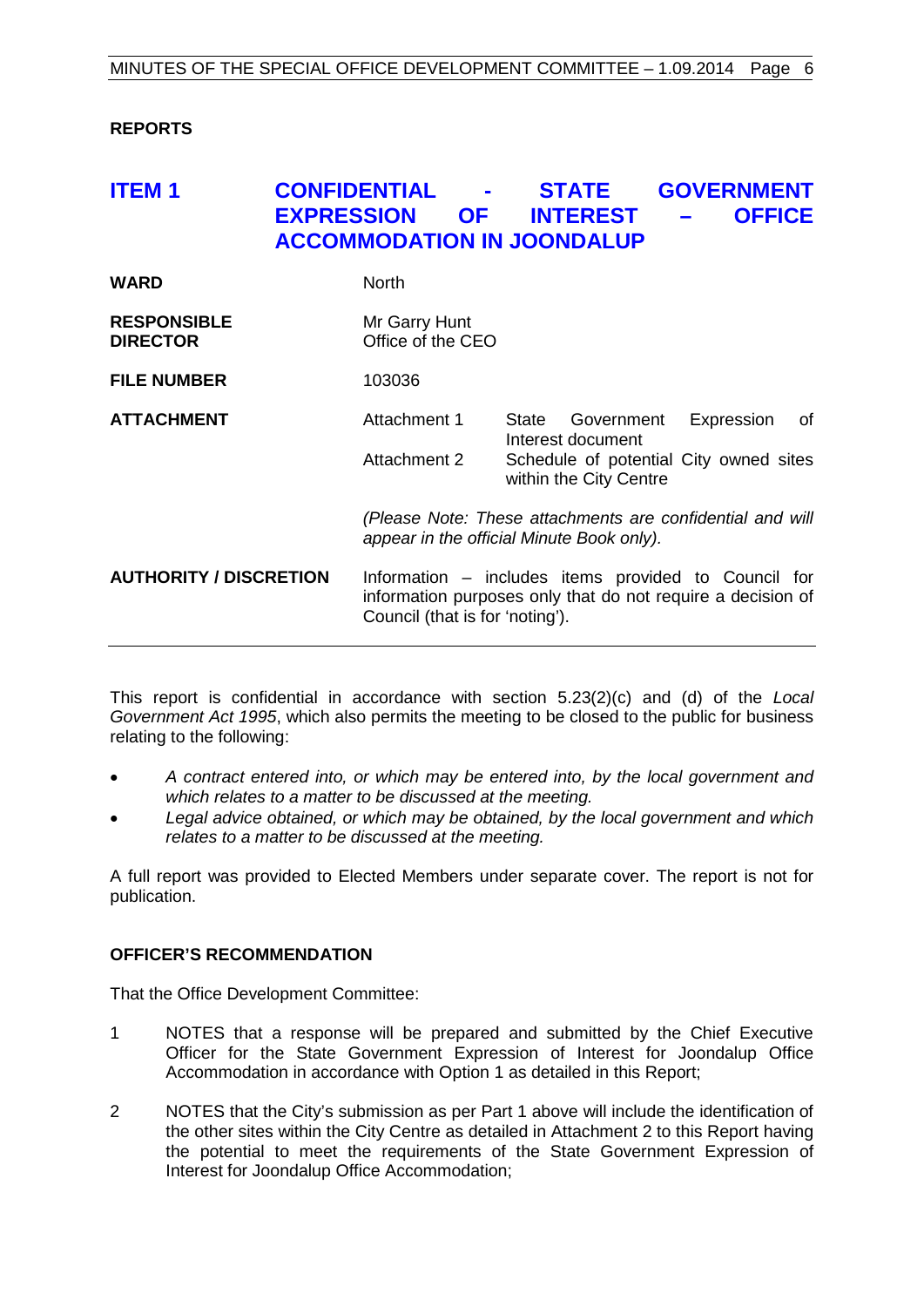3 NOTES that an addendum to the City's Expression of Interest for the Joondalup City Centre Development will be issued outlining the City's intended approach with respect to the State Government Expression of Interest process.

# **MOVED Ms Page, SECONDED Cr Hollywood that the Office Development Committee:**

- **1 NOTES that a response will be prepared and submitted by the Chief Executive Officer for the State Government Expression of Interest for Joondalup Office Accommodation in accordance with Option 1 as detailed in this Report;**
- **2 NOTES that the City's submission as per Part 1 above will include the identification of the other sites within the City Centre as detailed in Attachment 2 to this Report having the potential to meet the requirements of the State Government Expression of Interest for Joondalup Office Accommodation;**
- **3 NOTES that an addendum to the City's Expression of Interest for the Joondalup City Centre Development will be issued outlining the City's intended approach with respect to the State Government Expression of Interest process;**
- **4 NOTES that the submission in Part 1 above will be made available to the Presiding Member of the Office Development Committee prior to its lodgement with the State Government.**

#### **The Motion was Put and CARRIED (6/0) CARRIED (6/0)**

**In favour of the Motion:** Mayor Pickard, Crs Gobbert, Hollywood, McLean, Mr Hunt and Ms Page.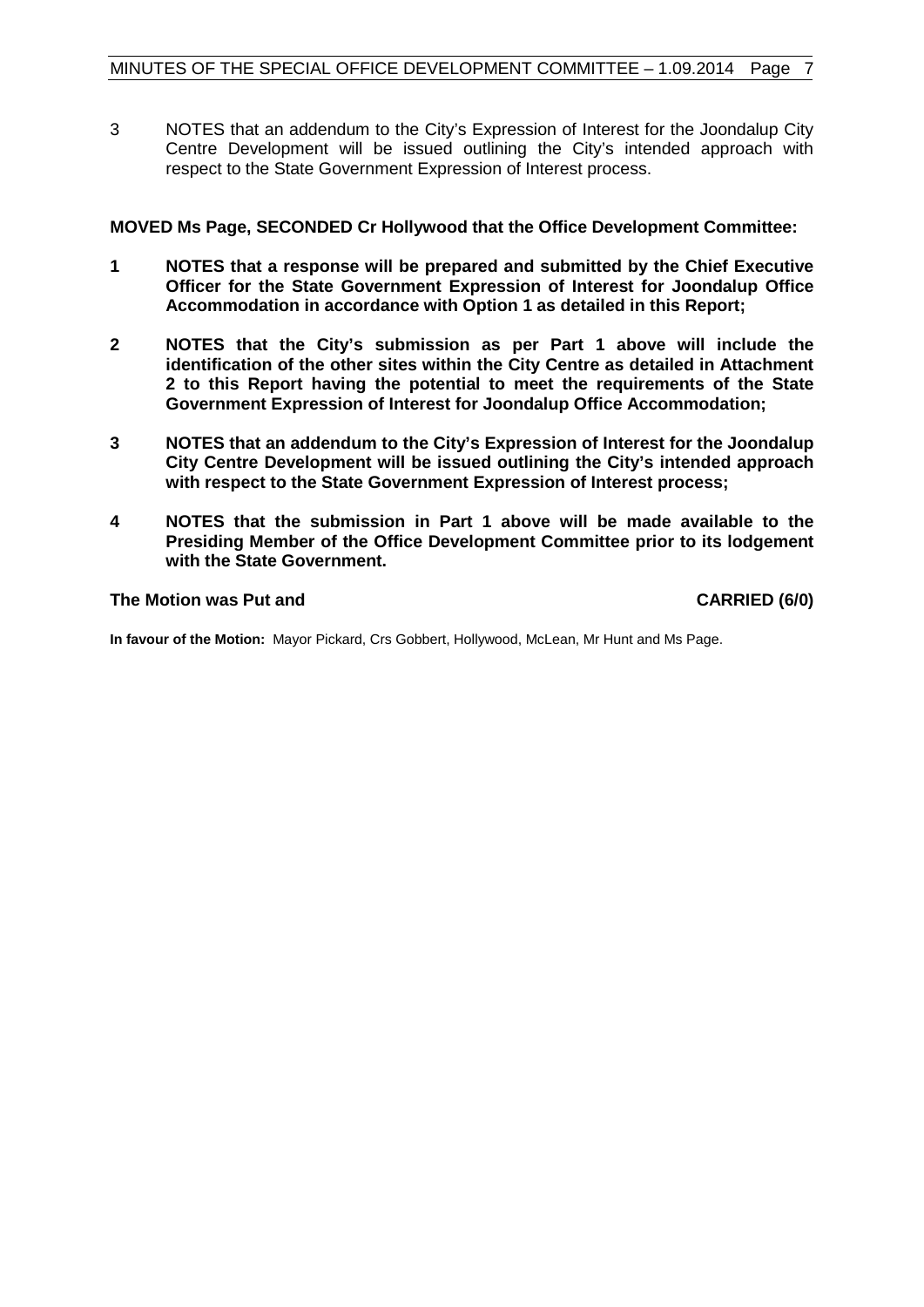# <span id="page-7-0"></span>**ITEM 2 CONFIDENTIAL - OFFICE DEVELOPMENT CITY CENTRE SITES**

| <b>WARD</b>                           | <b>North</b>                                                                                                                                           |                                                                     |
|---------------------------------------|--------------------------------------------------------------------------------------------------------------------------------------------------------|---------------------------------------------------------------------|
| <b>RESPONSIBLE</b><br><b>DIRECTOR</b> | Mr Garry Hunt<br>Office of the CEO                                                                                                                     |                                                                     |
| <b>FILE NUMBER</b>                    | 103036                                                                                                                                                 |                                                                     |
| <b>ATTACHMENT</b>                     | Attachment 1<br>Attachment 2                                                                                                                           | <b>Summary of City Centre sites</b><br>Details of City Centre sites |
|                                       | (Please Note: These attachments are confidential and will<br>appear in the official Minute Book only).                                                 |                                                                     |
| <b>AUTHORITY / DISCRETION</b>         | Information – includes items provided to Council for<br>information purposes only that do not require a decision of<br>Council (that is for 'noting'). |                                                                     |

This report is confidential in accordance with section 5.23(2)(c) and (d) of the *Local Government Act 1995*, which also permits the meeting to be closed to the public for business relating to the following:

- *A contract entered into, or which may be entered into, by the local government and which relates to a matter to be discussed at the meeting.*
- *Legal advice obtained, or which may be obtained, by the local government and which relates to a matter to be discussed at the meeting.*

A full report was provided to Elected Members under separate cover. The report is not for publication.

### **OFFICER'S RECOMMENDATION**

That the Office Development Committee NOTES the potential additional sites, as detailed in Attachments 1 and 2 to this Report, to be identified in the City's submission to the State Government Expression of Interest for Joondalup Office Accommodation.

**MOVED Cr Hollywood, SECONDED Cr Gobbert that the Office Development Committee ENDORSES the additional sites, with the inclusion of alternative development options, excluding Lot 701 (380) Joondalup Drive, Joondalup as detailed in Attachments 1 and 2 to this Report, to be identified in the City's submission to the State Government Expression of Interest for Joondalup Office Accommodation.**

#### **The Motion was Put and CARRIED (6/0)**

**In favour of the Motion:** Mayor Pickard, Crs Gobbert, Hollywood, McLean, Mr Hunt and Ms Page.